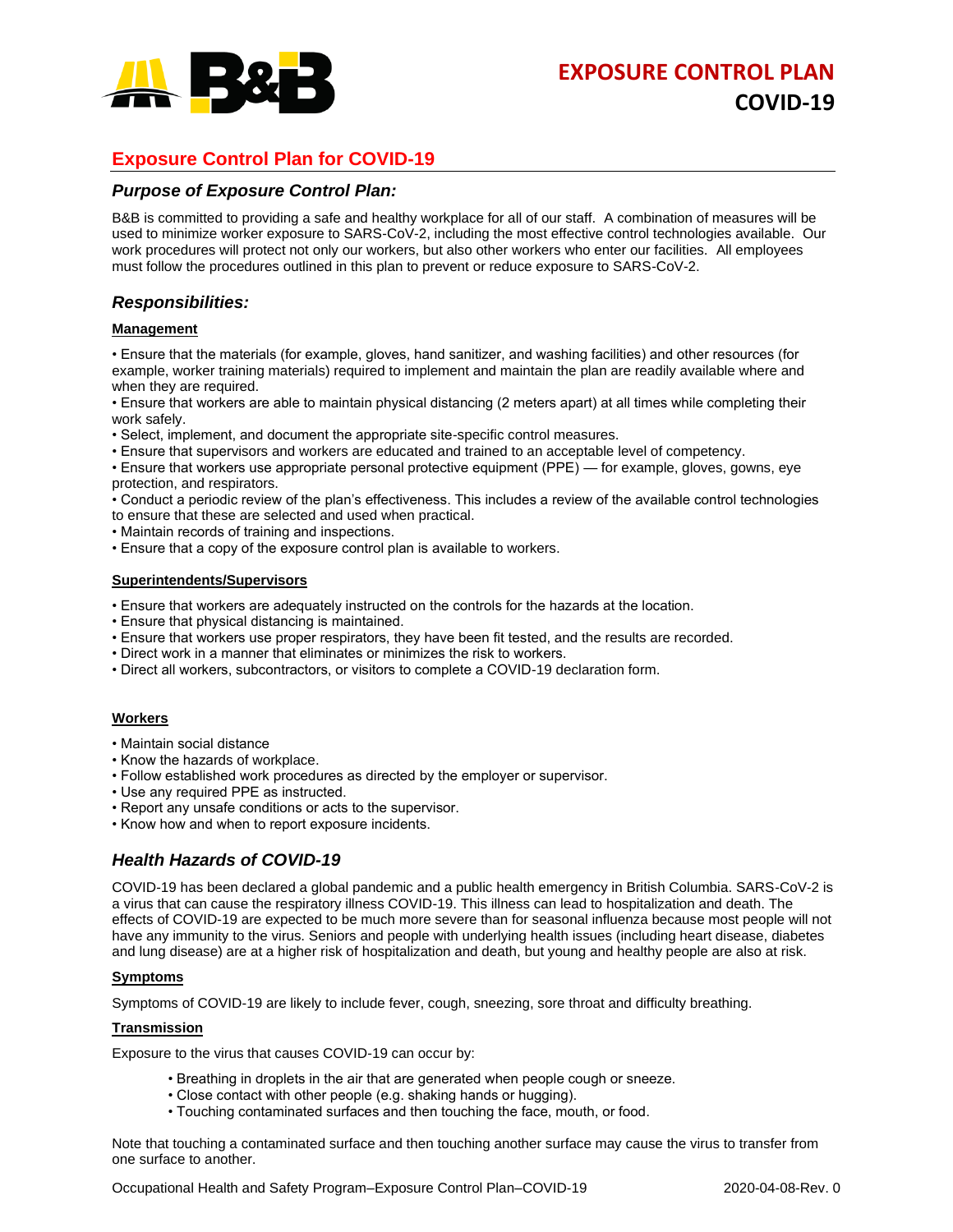# **EXPOSURE CONTROL PLAN**



**COVID-19**

COVID-19 can be transmitted even by people who are not displaying symptoms of the disease. People who may be infected with COVID-19 should not come to work. This includes people who:

- Have or have had symptoms of COVID-19 in the past 10 days.
- Have travelled outside of Canada within the previous 14 days.
- Live with or have been in close contact to someone with COVID-19 (presumed or confirmed) within the past 14 days.

# *Risk Identification and Assessment:*

Three primary routes of transmission are anticipated for SARS-CoV-2, all of which need to be controlled. These include contact, droplet, and airborne transmission.

#### **Breathing in droplets in the air**

BC Centre for Disease Control (BCCDC) advises that SARS-CoV-2 is not transmitted through airborne transmission; however, if somebody coughs or sneezes they do generate droplets which are airborne for at least a short period of time but do not float in the air and generally fall to the ground within one to two meters. Anybody who is near the individual may risk breathing in these droplets. Physical distancing (maintaining 2 meters of distance from other people at all times) will reduce the risk of this occurring.

#### **Close contact**

Close contact refers to physical contact with another person, for example shaking hands or hugging. When people cough or sneeze droplets may deposit on their skin or clothing, especially if they cough or sneeze into their hands. People who are carriers of SARS-CoV-2 may transfer the virus from their hands or clothing to others during close contact.

#### **Surface contact**

Surfaces can become contaminated when droplets carrying SARS-CoV-2 deposit on them, or when they are touched by a person who is infected. Surface contact involves a worker touching a contaminated object such as a table, doorknob, telephone, or computer keyboard or tool, and then touching the eyes, nose, or mouth. Surface contact is important to consider because SARS-CoV-2 can persist for several days on surfaces. The following risk assessment table is adapted from OHS Regulation Guideline G6.34-6. Using this guideline as a reference, we have determined that the risk level of our workers is low when they maintain physical distancing. Our workers work on a construction work site and have little contact with the general public.

|                                                                    | <b>LOW RISK</b>                                                                                                                     | <b>MODERATE RISK</b>                                                                                                                | <b>HIGH RISK</b>                                                                                                                    |
|--------------------------------------------------------------------|-------------------------------------------------------------------------------------------------------------------------------------|-------------------------------------------------------------------------------------------------------------------------------------|-------------------------------------------------------------------------------------------------------------------------------------|
| <b>RISK</b><br><b>ASSESSMENT</b><br><b>FOR COVID-19</b>            | Workers who typically<br>have no contact with<br>people with COVID-19                                                               | Workers who may be<br>exposed to infected people<br>from time to time in<br>relatively large, well<br>ventilated workspaces         | Workers who may have<br>contact with infected<br>patients, or with infected<br>people in small, poorly<br>ventilated workspaces.    |
| <b>HAND HYGIENE</b>                                                | Yes (washing with soap and<br>water, using alcohol-base<br>hand rub, or using hand wipes<br>that contain effective<br>disinfectant) | Yes (washing with soap and<br>water, using alcohol-base<br>hand rub, or using hand wipes<br>that contain effective<br>disinfectant) | Yes (washing with soap and<br>water, using alcohol-base<br>hand rub, or using hand wipes<br>that contain effective<br>disinfectant) |
| <b>GLOVES</b>                                                      | Newly implemented COVID-<br>19 related safety measure<br>(B&B policy)                                                               | Newly implemented COVID-<br>19 related safety measure<br>(B&B policy)                                                               | Newly implemented COVID-<br>19 related safety measure<br>(B&B policy)                                                               |
| <b>BODY PROTECTION</b><br>(COVERALLS, GOWNS)                       | Not required                                                                                                                        | Not required                                                                                                                        | Yes in some cases (for<br>example, when working<br>directly with COVID-19<br>patients)                                              |
| <b>EYE PROTECTION -</b><br><b>GOGGLES OR FACE</b><br><b>SHIELD</b> | Not required                                                                                                                        | Not required                                                                                                                        | Yes in some cases (for<br>example, when working<br>directly with COVID-19<br>patients)                                              |
| <b>RESPIRATIORS/MASKS</b>                                          | Not required (unless working<br>within 2 meters from another<br>worker or likely to be exposed<br>to coughing and sneezing).        | Not required (unless working<br>within 2 meters from another<br>worker or likely to be exposed<br>to coughing and sneezing).        | Yes (minimum N95 respirator<br>or equivalent)                                                                                       |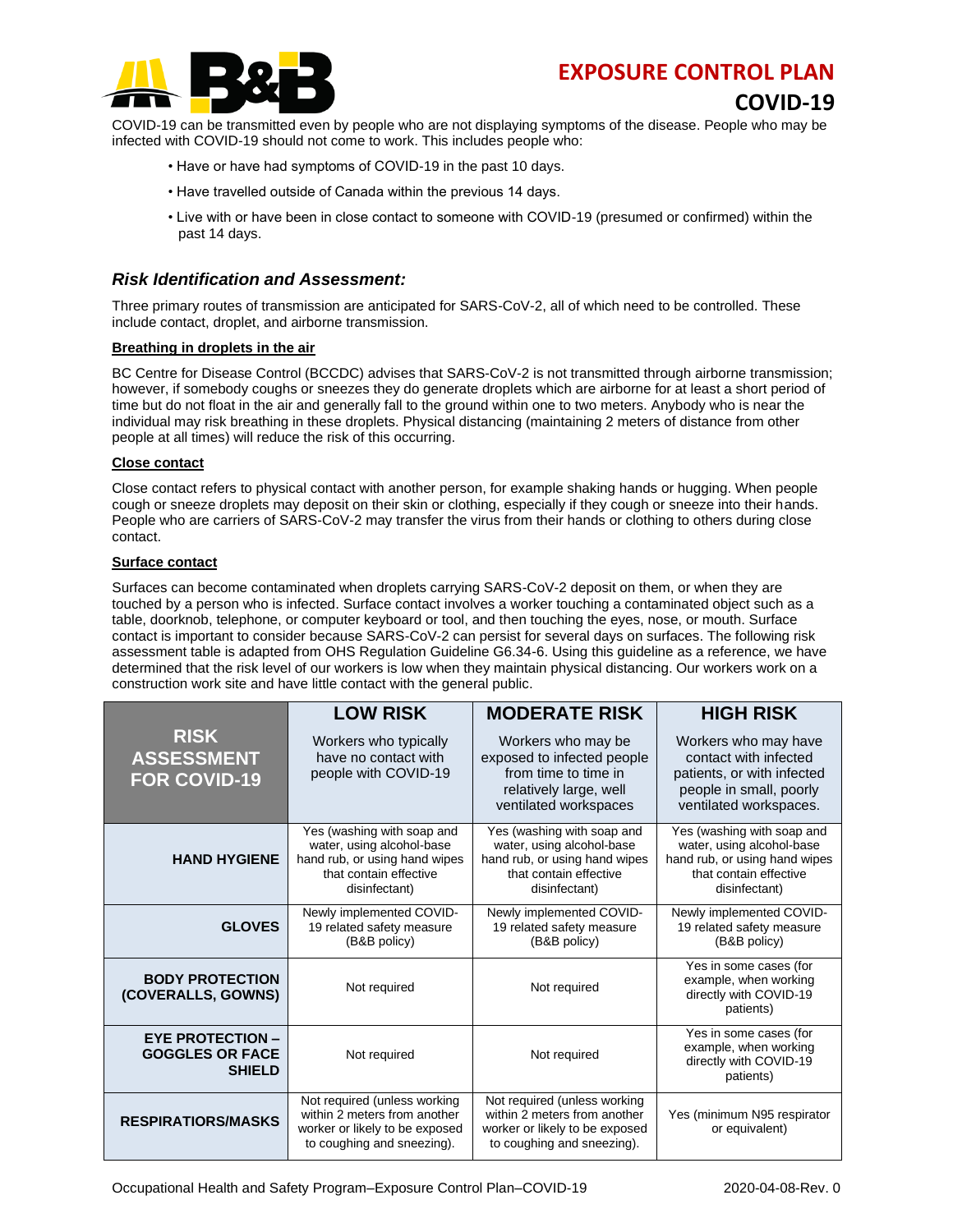

# **EXPOSURE CONTROL PLAN COVID-19**

# *Risk Control*

The Regulation requires employers to implement infectious disease controls in the following order of preference:

- 1. Engineering controls.
- 2. Administrative controls.
- 3. Personal protective equipment (PPE).

It is not necessary to implement engineering controls in our workplace because the risk of exposure can be controlled using administrative controls (for example, physical distancing, hand washing, surface cleaning and cough/sneeze etiquette) and PPE (respirators).

#### **Hand washing**

Hand washing is one of the best ways to minimize the risk of infection. Proper hand washing helps prevent the transfer of infectious material from the hands to other parts of the body—particularly the eyes, nose, and mouth - or to other surfaces that are touched.

Wash your hands immediately:

- Before leaving a work area.
- After handling materials that may be contaminated.
- Before eating, drinking, smoking, handling contact lenses, or applying makeup.

#### **Hand washing procedure**



Use soap and warm running water. (It doesn't have to be hot to do the job.) If water is unavailable, use a waterless hand cleanser that has at least 60% alcohol. Follow the manufacturer's instructions on how to use the cleanser. Alcohol-based hand rub dispensers are located in portable washrooms and near each entrance at head office and the shop.

#### **Cough/sneeze etiquette**

Our workers are expected to follow cough/sneeze etiquette, which is a combination of measures that minimizes the transmission of diseases via droplet or airborne routes.

Cough/sneeze etiquette includes the following components:

- Educate workers in control measures, including hand washing.
- Post signs at entry points to instruct everyone about control measures.
- Cover your mouth and nose with a sleeve or tissue when coughing or sneezing.
- Use tissues to contain secretions, and dispose of them promptly in a waste container.
- Offer surgical masks to people who are coughing.
- Turn your head away from others when coughing or sneezing.
- Wash hands regularly.